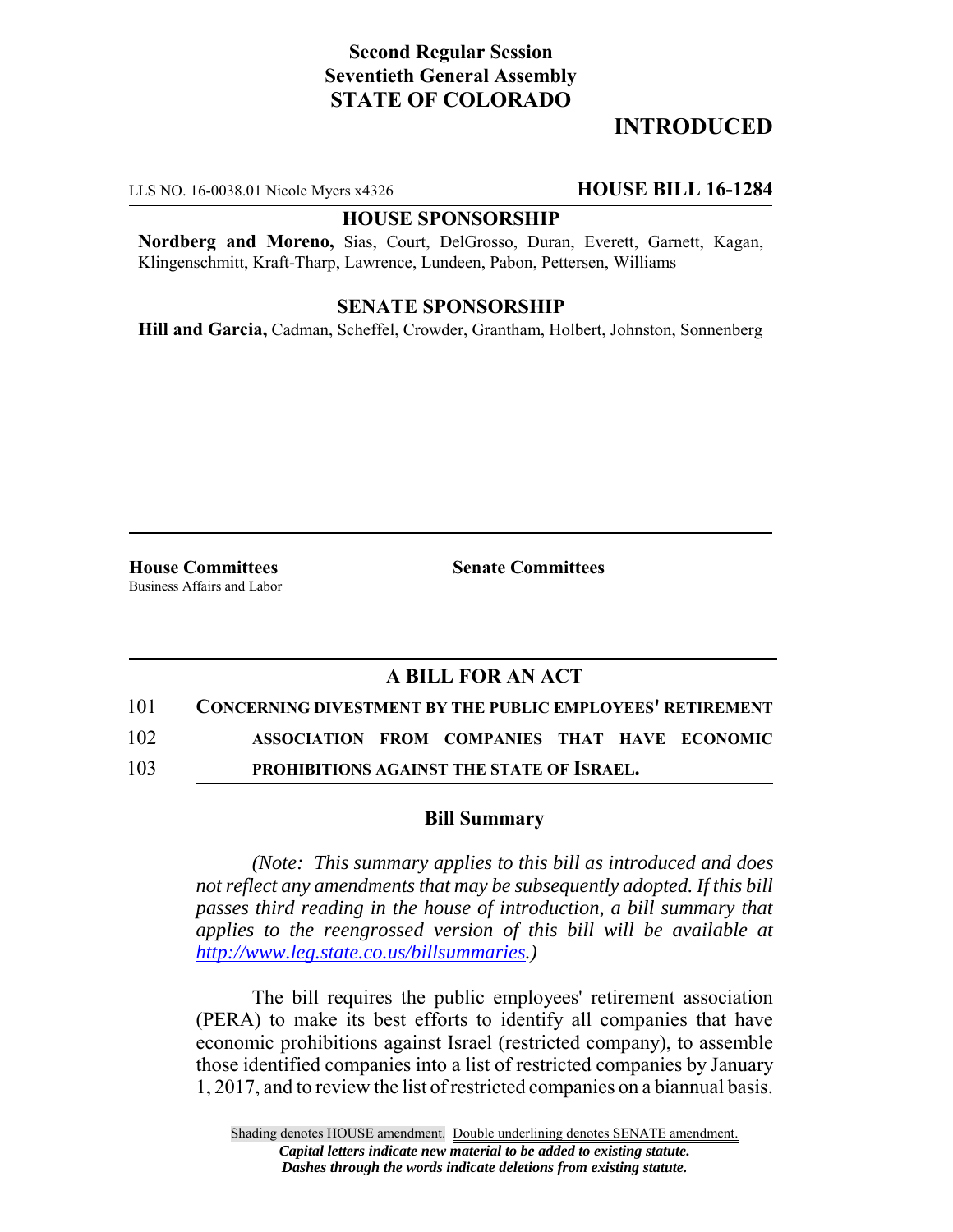For each company on the list of restricted companies, the bill requires PERA to send a written notice informing the company of its status and that it may become subject to divestment by PERA. If a company ceases activity that designates it as a restricted company, PERA will remove the company from the list.

If a company remains a restricted company 180 days following PERA's first engagement with the company, PERA is required to divest all direct holdings of the restricted company from its assets. If on the date of divestment PERA does not own direct holdings in a company on the list of restricted companies, PERA is prohibited from acquiring direct holdings in any company on the list of restricted companies during the time that it remains on the list.

Upon request, and at least annually, PERA is required to make available on its website information regarding investments sold, redeemed, divested, or withdrawn in compliance with the bill.

The bill specifies the circumstances under which PERA may cease divesting from companies, based on the value of the investments.

| Be it enacted by the General Assembly of the State of Colorado:       |
|-----------------------------------------------------------------------|
| <b>SECTION 1.</b> In Colorado Revised Statutes, add part 2 to article |
| 54.8 of title 24 as follows:                                          |
| PART <sub>2</sub>                                                     |
| DIVESTMENT FROM COMPANIES THAT                                        |
| HAVE ECONOMIC PROHIBITIONS AGAINST ISRAEL                             |
| Legislative declaration. (1) THE GENERAL<br>24-54.8-201.              |
| ASSEMBLY HEREBY DETERMINES AND DECLARES THAT:                         |
| (a) THE STATE OF ISRAEL AND THE UNITED STATES ARE ALLIES              |
| SHARING A COMMON BOND ROOTED IN THE VALUES OF FREEDOM,                |
| DEMOCRACY, AND EQUAL RIGHTS;                                          |
| (b) ISRAEL IS AMERICA'S DEPENDABLE DEMOCRATIC ALLY IN THE             |
| MIDDLE EAST, AN AREA OF HISTORIC AFFINITY AND STRATEGIC               |
| <b>IMPORTANCE TO THE UNITED STATES;</b>                               |
| (c) THE COMMERCIAL AND TRADE RELATIONSHIP BETWEEN THE                 |
| UNITED STATES AND ISRAEL IS AN IMPORTANT FOUNDATION OF THIS           |
|                                                                       |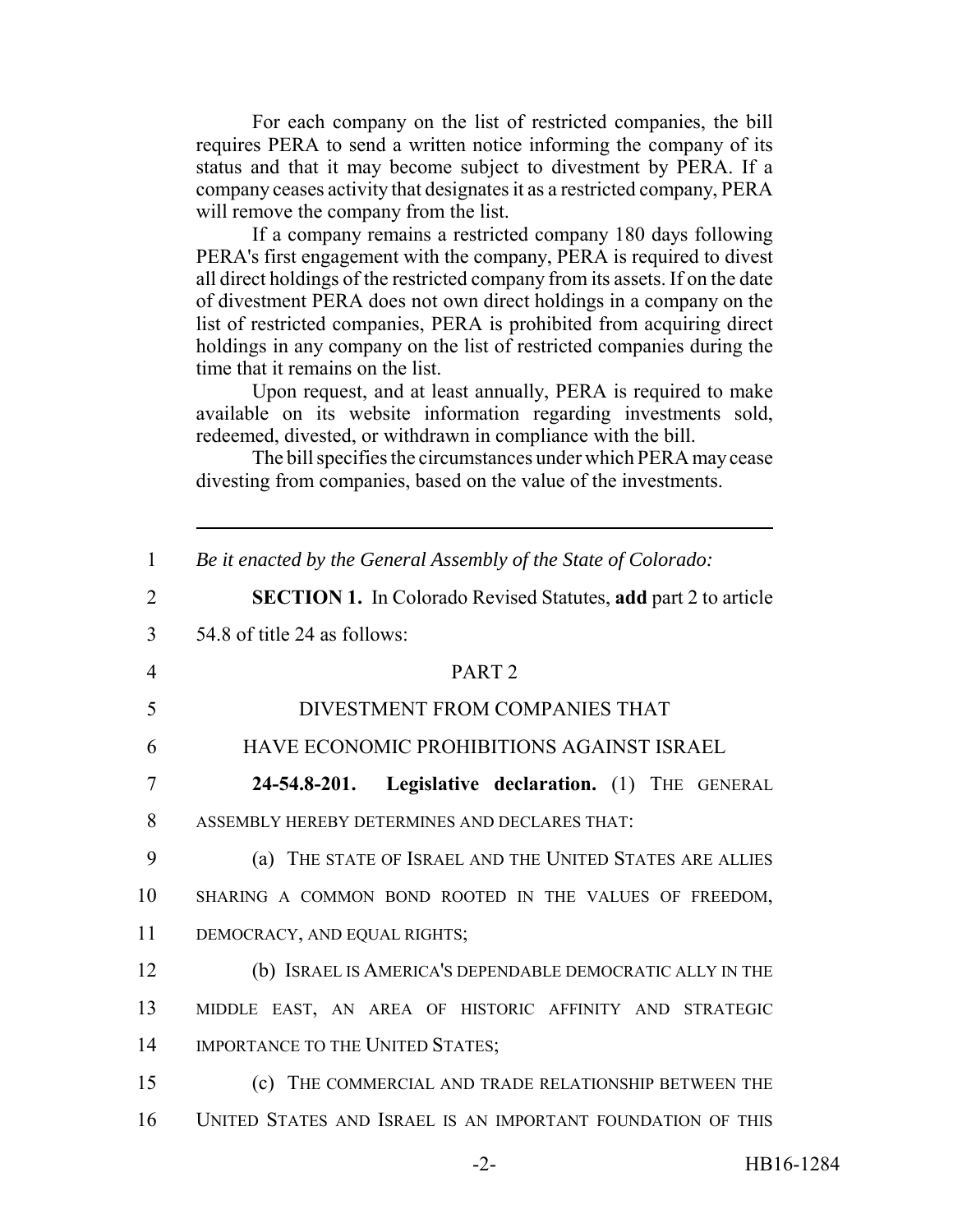ALLIANCE;

 (d) THE STATE OF COLORADO HAS BENEFITED FROM COLLABORATION AND FRIENDSHIP WITH THE STATE OF ISRAEL THROUGH PEOPLE TO PEOPLE INTERACTIONS AND TIES ACROSS THE BUSINESS, ART, CULTURAL, EDUCATIONAL, AND ACADEMIC SECTORS;

 (e) THE STATE OF COLORADO RECOGNIZES THE STATE OF ISRAEL'S SIGNIFICANT CONTRIBUTION TO THE WORLD COMMUNITY THROUGH ITS LEADERSHIP IN SCIENCE AND TECHNOLOGY, INCLUDING ADVANCES IN BIOSCIENCE AND CYBERSECURITY;

 (f) THE MEMBERS OF THE COLORADO GENERAL ASSEMBLY RECOGNIZE AND SUPPORT ISRAEL'S RIGHT TO EXIST AS A JEWISH STATE;

 (g) THE INTERNATIONAL COMMUNITY AGREES THAT THE COMPLEX ISRAELI-PALESTINIAN CONFLICT SHOULD BE RESOLVED THROUGH BILATERAL NEGOTIATIONS;

 (h) PROMOTING ISRAELI-PALESTINIAN NEGOTIATIONS, MUTUAL UNDERSTANDING, AND THE ACHIEVEMENT OF A TWO-STATE SOLUTION ARE 17 IN THE UNITED STATES' NATIONAL INTEREST;

 (i) THE BOYCOTT, DIVESTMENT, AND SANCTIONS (BDS) MOVEMENT IS A CAMPAIGN DESIGNED TO ISOLATE ISRAEL BY PROMOTING ECONOMIC PROHIBITIONS ON ISRAELI PRODUCTS AND BUSINESSES ON A WORLDWIDE BASIS;

22 (i) THE BDS MOVEMENT IS ONE OF THE MAIN VEHICLES ADVOCATING FOR POLICIES LEADING TO THE DISSOLUTION OF ISRAEL AS A JEWISH AND DEMOCRATIC STATE, AND HAS SOUGHT TO HIJACK SOCIAL, POLITICAL, RELIGIOUS, ACADEMIC, CULTURAL, AND ECONOMIC PLATFORMS 26 TO ISOLATE ISRAEL WITHIN THE INTERNATIONAL COMMUNITY;

(k) BDS ACTIVISTS PROMOTE A BIASED AND DIVISIVE APPROACH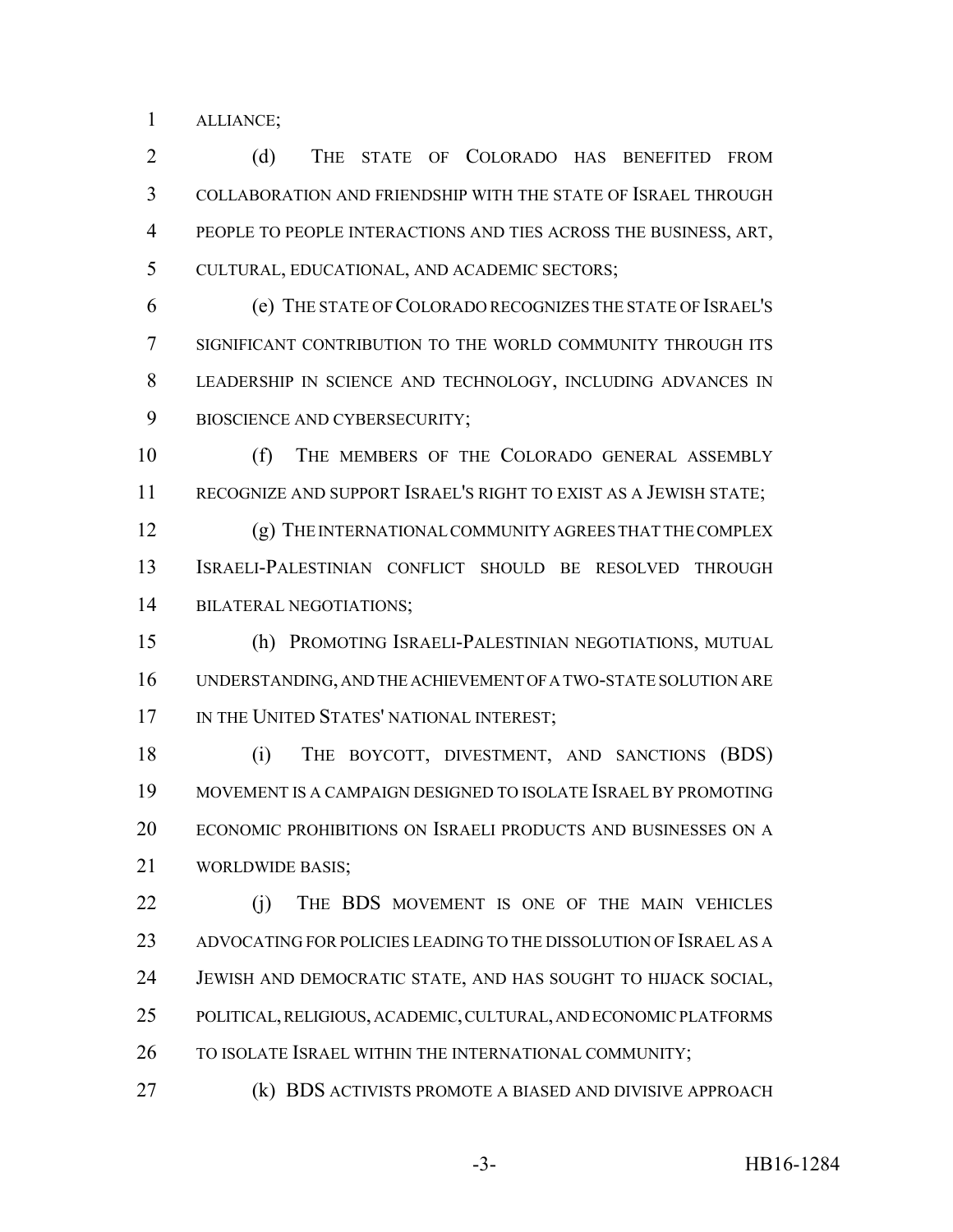TO THE COMPLEX ISRAELI-PALESTINIAN CONFLICT AND PRESENT THIS DISPUTE AS THE FAULT OF ISRAEL ONLY, AND ADVOCATE UNCONSTRUCTIVE AND DIVISIVE ACTIONS DIRECTED AT BLAMING AND PRESSURING ISRAEL;

 (l) ANTI-ISRAEL ACTIVITIES HAVE INCREASED IN THE STATE OF COLORADO AND OTHER COMMUNITIES NATIONWIDE ON UNIVERSITY CAMPUSES, IN ACADEMIC AND PROFESSIONAL ASSOCIATIONS, CHURCH MOVEMENTS, THE CULTURAL SECTOR, AND IN OTHER AREAS;

 (m) COLORADO'S ELECTED REPRESENTATIVES AFFIRM THAT BOTH ISRAELIS AND PALESTINIANS HAVE THE RIGHT TO LIVE IN THEIR OWN SAFE AND SECURE STATES GOVERNED BY THE RULE OF LAW, FREE FROM FEAR AND VIOLENCE, WITH MUTUAL RECOGNITION, TRADE, AND NORMALIZATION; AND

 (n) COLORADO CONDEMNS THE INTERNATIONAL BDS MOVEMENT AND ITS ACTIVITIES IN COLORADO FOR SEEKING TO UNDERMINE EFFORTS TO ACHIEVE A NEGOTIATED TWO-STATE SOLUTION AND THE RIGHT OF ISRAELIS AND PALESTINIANS TO SELF-DETERMINATION.

 (2) THE GENERAL ASSEMBLY FURTHER FINDS AND DECLARES THAT THE DESIRED RESULT OF THIS PART 2 IS THAT THE PUBLIC EMPLOYEES' RETIREMENT ASSOCIATION SELL, REDEEM, DIVEST, OR WITHDRAW INVESTMENTS IN RESTRICTED COMPANIES THAT HAVE ECONOMIC PROHIBITIONS AGAINST ISRAEL AND THAT THE PUBLIC EMPLOYEES' RETIREMENT ASSOCIATION ABSTAIN FROM MAKING NEW INVESTMENTS IN SUCH RESTRICTED COMPANIES.

 **24-54.8-202. Definitions.** AS USED IN THIS PART 2, UNLESS THE CONTEXT OTHERWISE REQUIRES:

(1) "COMPANY" MEANS ANY ENTITY THAT HAS PUBLICLY TRADED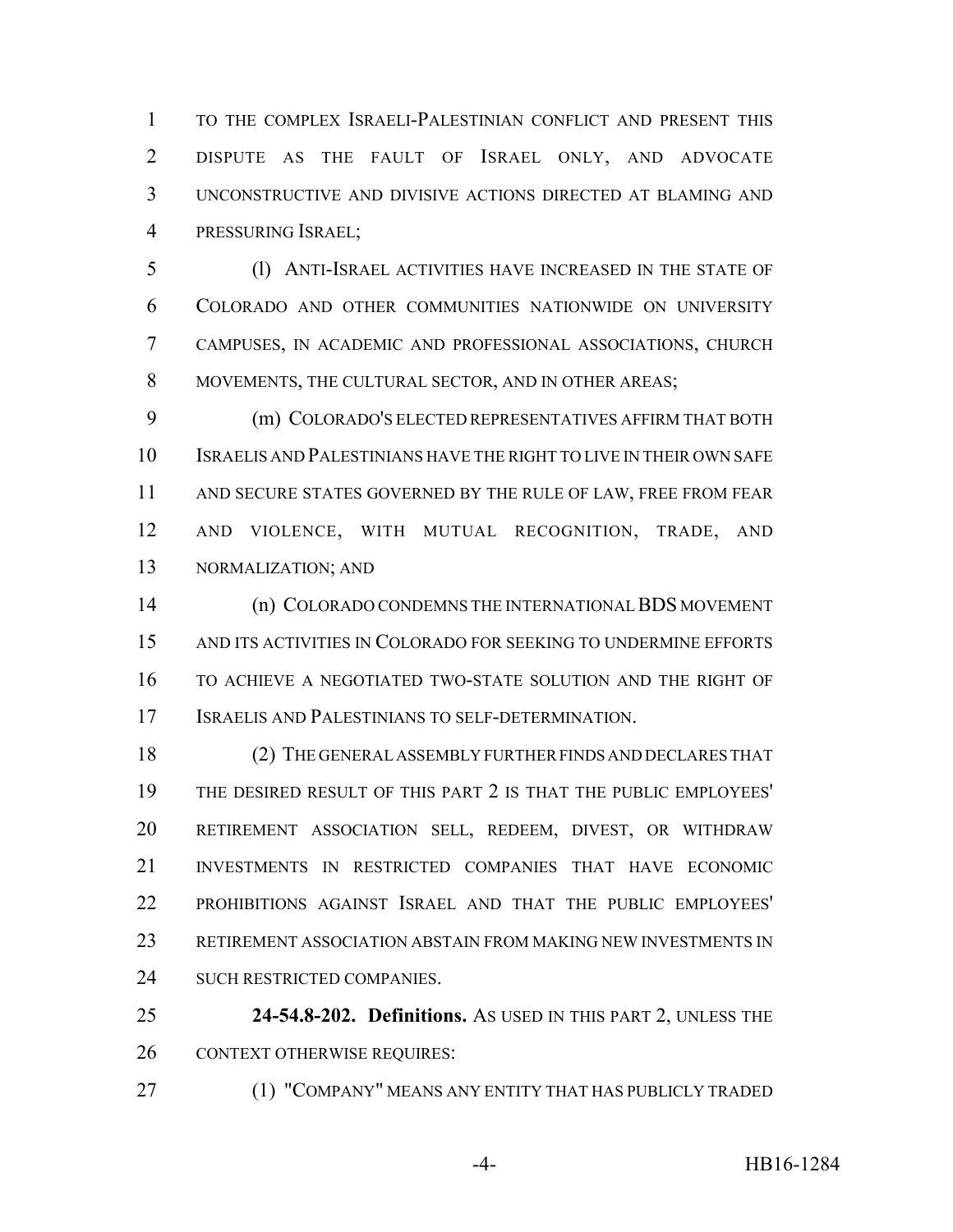SECURITIES AND IS AN ORGANIZATION, ASSOCIATION, CORPORATION, PARTNERSHIP, JOINT VENTURE, LIMITED PARTNERSHIP, LIMITED LIABILITY PARTNERSHIP, LIMITED LIABILITY COMPANY, OR OTHER ENTITY OR BUSINESS ASSOCIATION, INCLUDING ALL WHOLLY OWNED SUBSIDIARIES, MAJORITY-OWNED SUBSIDIARIES, OR PARENT COMPANIES OF SUCH ENTITIES OR BUSINESS ASSOCIATIONS, THAT EXISTS FOR PROFIT-MAKING PURPOSES.

 (2) "DIRECT HOLDINGS" MEANS ALL PUBLICLY TRADED SECURITIES OF A COMPANY HELD DIRECTLY BY THE PUBLIC EMPLOYEES' RETIREMENT ASSOCIATION OR IN AN ACCOUNT OR FUND IN WHICH THE PUBLIC EMPLOYEES' RETIREMENT ASSOCIATION OWNS ALL SHARES OR INTERESTS. (3) "ECONOMIC PROHIBITIONS AGAINST ISRAEL" MEANS ENGAGING

 IN ACTIONS THAT ARE POLITICALLY MOTIVATED AND ARE INTENDED TO PENALIZE, INFLICT ECONOMIC HARM ON, OR OTHERWISE LIMIT COMMERCIAL RELATIONS WITH THE STATE OF ISRAEL.

 (4) "PUBLICLY TRADED SECURITIES" MEANS OWNERSHIP INTEREST OR DEBT INSTRUMENTS THAT ARE CURRENTLY TRADED ON A SECURITIES EXCHANGE THAT IS OFFICIALLY RECOGNIZED, SANCTIONED, OR SUPERVISED BY A GOVERNMENTAL AUTHORITY OF THE COUNTRY IN WHICH THE MARKET IS LOCATED OR CURRENTLY TRADED THROUGH AN OVER-THE-COUNTER MARKET THAT IS REFLECTED BY THE EXISTENCE OF 22 AN INTERDEALER QUOTATION SYSTEM.

 (5) "RESTRICTED COMPANIES" MEANS COMPANIES THAT HAVE ECONOMIC PROHIBITIONS AGAINST ISRAEL.

 **24-54.8-203. Transactions prohibited by the public employees' retirement association - companies that have economic prohibitions against Israel - restricted companies list.** (1) BY JANUARY 1, 2017, THE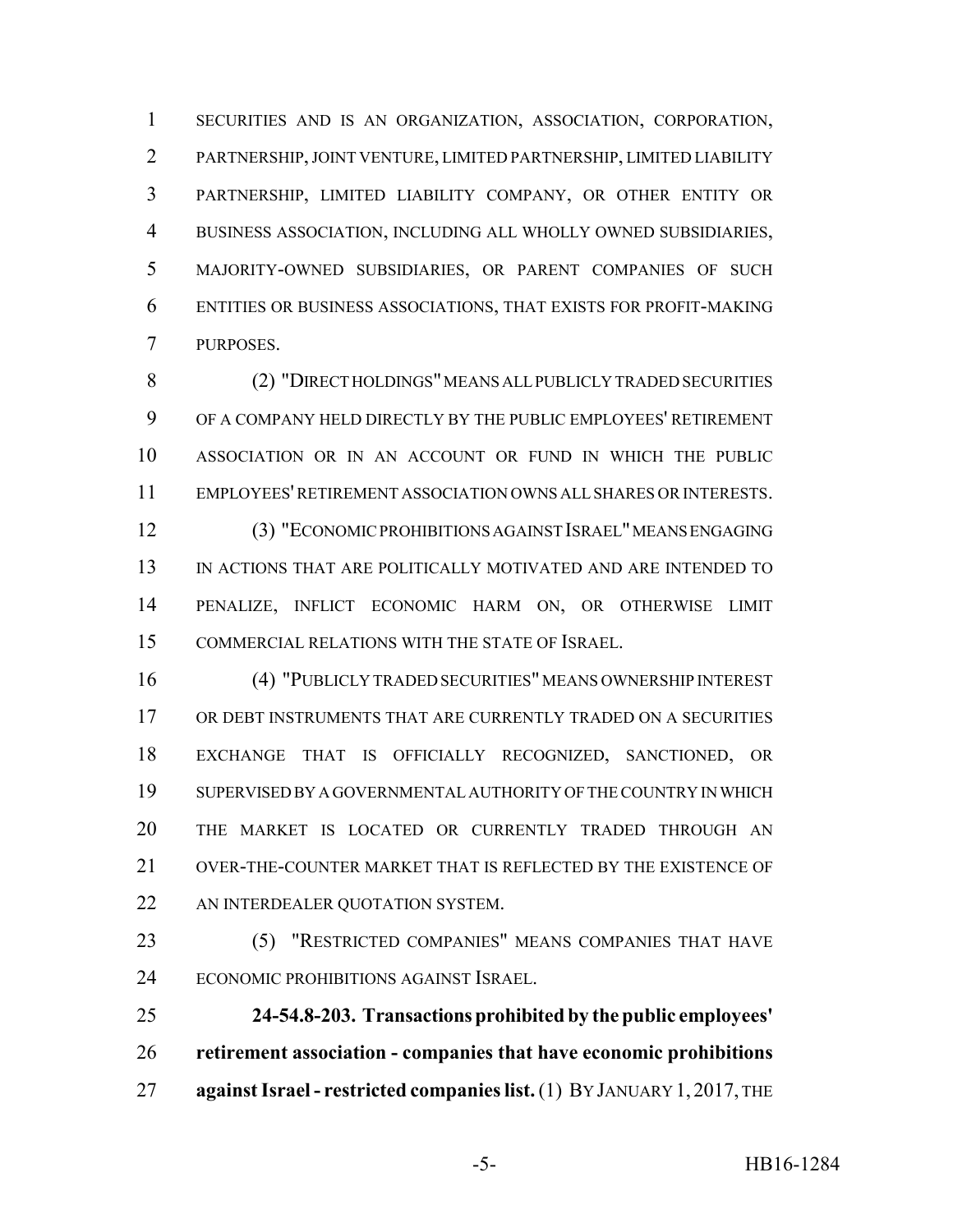PUBLIC EMPLOYEES' RETIREMENT ASSOCIATION CREATED IN ARTICLE 51 OF THIS TITLE SHALL MAKE ITS BEST EFFORTS TO IDENTIFY ALL RESTRICTED COMPANIES IN WHICH THE ASSOCIATION HAS DIRECT HOLDINGS OR COULD POSSIBLY HAVE SUCH HOLDINGS IN THE FUTURE AND ASSEMBLE THOSE COMPANIES INTO A LIST OF RESTRICTED COMPANIES. THESE EFFORTS SHALL INCLUDE THE FOLLOWING, AS APPROPRIATE IN THE JUDGMENT OF THE ASSOCIATION:

 (a) REVIEWING AND RELYING ON PUBLICLY AVAILABLE INFORMATION REGARDING COMPANIES THAT HAVE ECONOMIC PROHIBITIONS AGAINST ISRAEL, INCLUDING INFORMATION PROVIDED BY NONPROFIT ORGANIZATIONS, RESEARCH FIRMS, AND GOVERNMENT ENTITIES;

 (b) CONTACTING ASSET MANAGERS CONTRACTED BY THE ASSOCIATION THAT INVEST IN COMPANIES THAT HAVE ECONOMIC PROHIBITIONS AGAINST ISRAEL;

**(c) CONTACTING OTHER INSTITUTIONAL INVESTORS THAT HAVE**  DIVESTED FROM OR ENGAGED WITH COMPANIES THAT HAVE ECONOMIC PROHIBITIONS AGAINST ISRAEL; AND

 (d) RETAINING AN INDEPENDENT RESEARCH FIRM OR ORGANIZATION TO IDENTIFY COMPANIES THAT HAVE ECONOMIC PROHIBITIONS AGAINST ISRAEL.IT SHALL BE REASONABLE AND SUFFICIENT FOR THE ASSOCIATION TO RELY ON INFORMATION AND WORK PRODUCT OBTAINED FROM SUCH RESEARCH FIRM OR ORGANIZATION; EXCEPT THAT THE BOARD OF TRUSTEES OF THE PUBLIC EMPLOYEES' RETIREMENT ASSOCIATION SHALL REVIEW AND APPROVE ANY COMPANIES IDENTIFIED BY AN INDEPENDENT RESEARCH FIRM BEFORE INCLUDING SUCH COMPANIES ON THE LIST OF RESTRICTED COMPANIES PURSUANT TO THIS SUBSECTION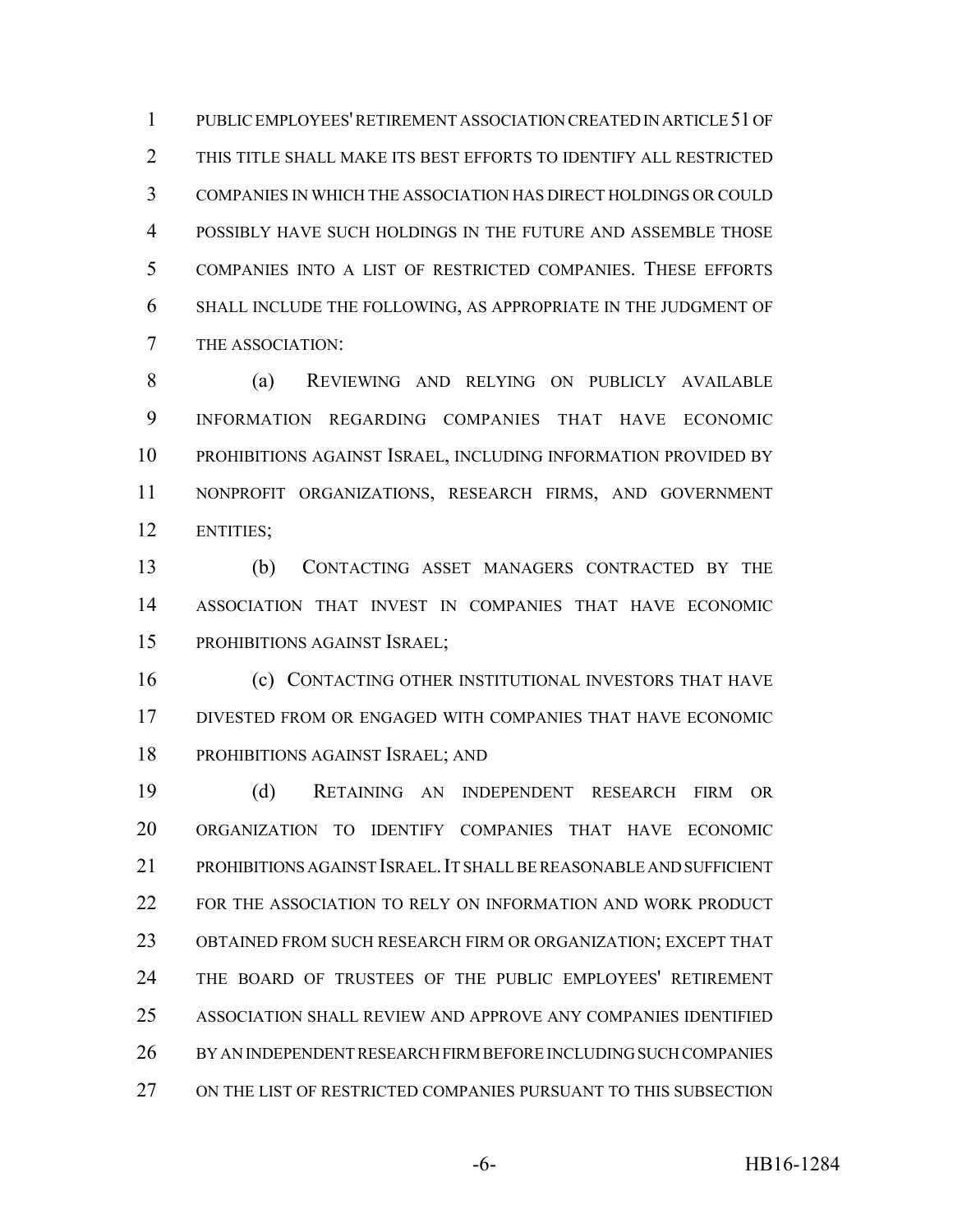(1).

 (2) THE PUBLIC EMPLOYEES' RETIREMENT ASSOCIATION SHALL REVIEW THE LIST OF RESTRICTED COMPANIES ON A BIANNUAL BASIS BASED ON EVOLVING INFORMATION FROM, AMONG OTHER SOURCES, THOSE LISTED 5 IN SUBSECTION (1) OF THIS SECTION.

 (3) THE PUBLIC EMPLOYEES' RETIREMENT ASSOCIATION SHALL ADHERE TO THE FOLLOWING PROCEDURES FOR COMPANIES ON THE LIST OF RESTRICTED COMPANIES:

 (a) FOR EACH COMPANY NEWLY IDENTIFIED IN SUBSECTION (1) OF THIS SECTION, THE ASSOCIATION SHALL SEND A WRITTEN NOTICE INFORMING THE COMPANY OF ITS STATUS AND THAT IT MAY BECOME 12 SUBJECT TO DIVESTMENT BY THE ASSOCIATION.

 (b) IF, FOLLOWING THE ASSOCIATION'S ENGAGEMENT PURSUANT TO THIS SUBSECTION (3) WITH A RESTRICTED COMPANY, THAT COMPANY CEASES ACTIVITY THAT DESIGNATES IT AS A COMPANY THAT HAS ECONOMIC PROHIBITIONS AGAINST ISRAEL, THE COMPANY SHALL BE REMOVED FROM THE LIST OF RESTRICTED COMPANIES AND THE PROVISIONS OF THIS SECTION SHALL CEASE TO APPLY TO IT UNLESS IT RESUMES SUCH ACTIVITIES.

20 (c) IF, AFTER ONE HUNDRED EIGHTY DAYS FOLLOWING THE ASSOCIATION'S FIRST ENGAGEMENT WITH A COMPANY PURSUANT TO PARAGRAPH (b) OF THIS SUBSECTION (3), THE COMPANY REMAINS A RESTRICTED COMPANY, THE ASSOCIATION SHALL INSTRUCT ITS INVESTMENT ADVISORS TO SELL, REDEEM, DIVEST, OR WITHDRAW ALL DIRECT HOLDINGS OF RESTRICTED COMPANIES FROM THE ASSOCIATION'S ASSETS UNDER MANAGEMENT IN AN ORDERLY AND FIDUCIARILY RESPONSIBLE MANNER WITHIN TWELVE MONTHS AFTER THE COMPANY'S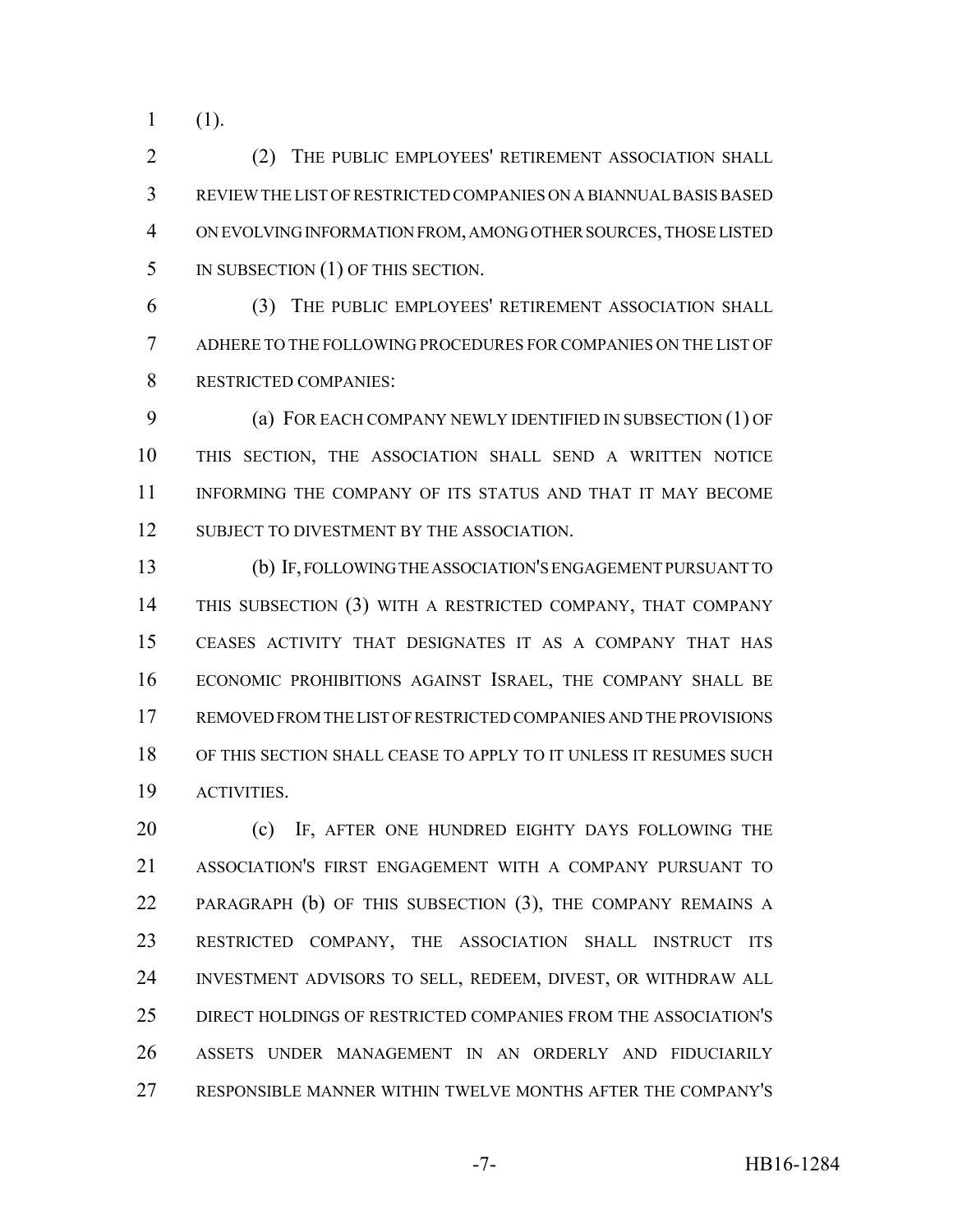MOST RECENT APPEARANCE ON THE LIST OF RESTRICTED COMPANIES.

2 (d) IF, UPON THE COMMENCEMENT OF THE DATE OF DIVESTMENT, THE ASSOCIATION DOES NOT OWN DIRECT HOLDINGS IN A COMPANY ON THE LIST OF RESTRICTED COMPANIES, THE ASSOCIATION IS PROHIBITED FROM ACQUIRING DIRECT HOLDINGS IN ANY COMPANY ON THE LIST OF RESTRICTED COMPANIES DURING THE TIME THAT IT REMAINS ON THE LIST.

 (4) NOTWITHSTANDING ANY OTHER PROVISION OF THIS PART 2, THE HOLDINGS IN THE PUBLIC EMPLOYEES' RETIREMENT ASSOCIATION'S DEFINED CONTRIBUTION PLANS ARE NOT SUBJECT TO THIS PART 2.

 (5) UPON REQUEST, AND AT LEAST ANNUALLY, THE PUBLIC EMPLOYEES' RETIREMENT ASSOCIATION SHALL MAKE AVAILABLE ON ITS WEBSITE INFORMATION REGARDING INVESTMENTS SOLD, REDEEMED, DIVESTED, OR WITHDRAWN IN COMPLIANCE WITH THIS SECTION.

 (6) NOTWITHSTANDING ANY PROVISION OF THIS SECTION TO THE CONTRARY, THE PUBLIC EMPLOYEES' RETIREMENT ASSOCIATION MAY CEASE DIVESTING FROM COMPANIES PURSUANT TO SUBSECTION (3) OF THIS SECTION IF CLEAR AND CONVINCING EVIDENCE SHOWS THAT THE VALUE FOR ALL ASSETS UNDER MANAGEMENT BY THE ASSOCIATION BECOMES EQUAL TO OR LESS THAN NINETY-NINE AND ONE-HALF PERCENT, OR FIFTY BASIS POINTS, OF THE HYPOTHETICAL VALUE OF ALL ASSETS UNDER MANAGEMENT BY THE ASSOCIATION ASSUMING NO DIVESTMENT FOR ANY 22 COMPANY HAD OCCURRED PURSUANT TO SUBSECTION (3) OF THIS SECTION.

**(7) WITH RESPECT TO ACTIONS TAKEN IN COMPLIANCE WITH THIS**  PART 2, INCLUDING ALL GOOD-FAITH DETERMINATIONS REGARDING COMPANIES AS REQUIRED BY THIS SECTION, THE PUBLIC EMPLOYEES' RETIREMENT ASSOCIATION IS EXEMPT FROM ANY CONFLICTING STATUTORY OR COMMON LAW OBLIGATIONS, INCLUDING ANY FIDUCIARY DUTIES AND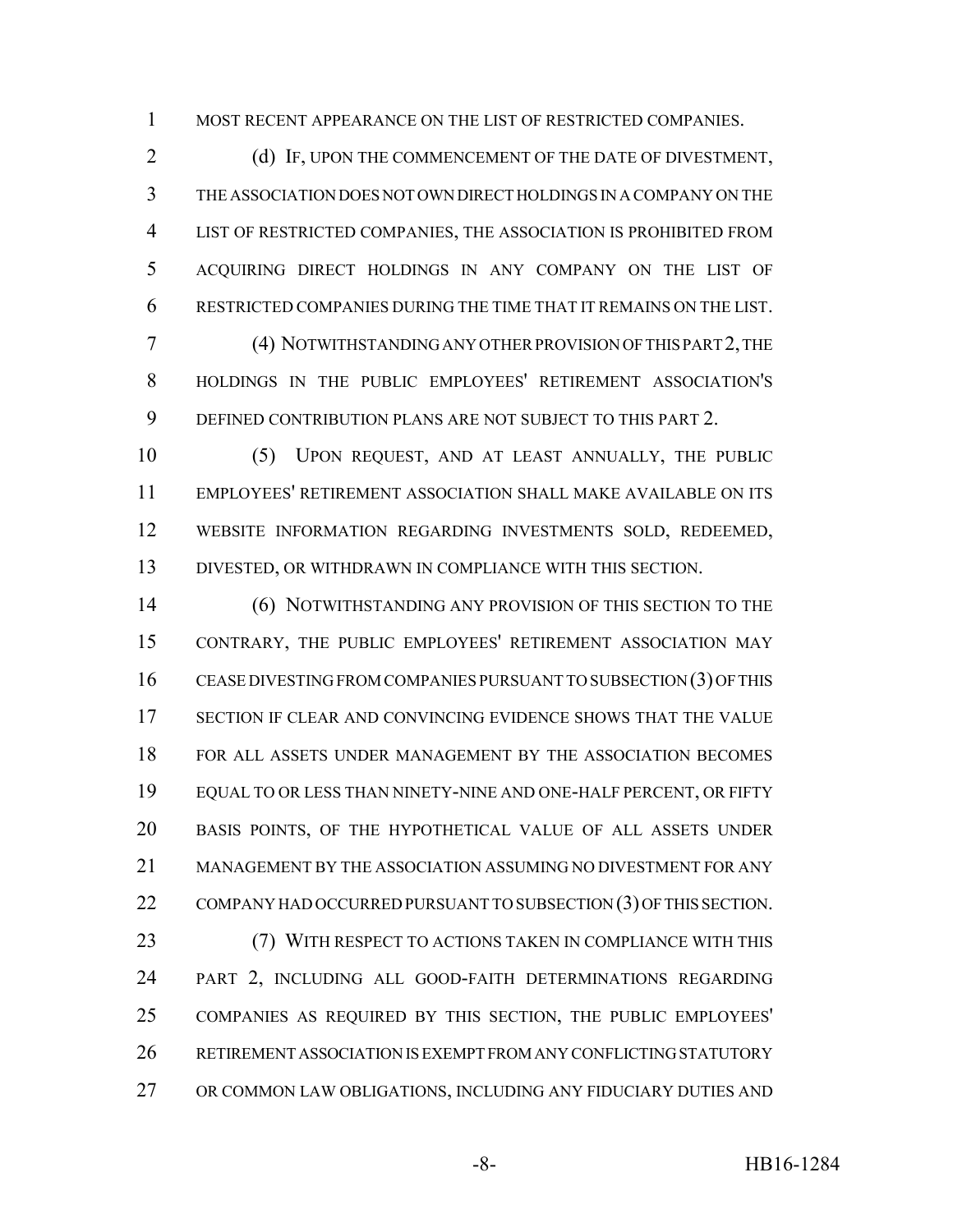ANY OBLIGATIONS WITH RESPECT TO CHOICE OF ASSET MANAGERS, INVESTMENT FUNDS, OR INVESTMENTS FOR THE ASSOCIATION'S SECURITIES PORTFOLIOS.

 (8) WITH RESPECT TO ALL ACTIONS TAKEN IN GOOD FAITH COMPLIANCE WITH THIS PART 2, THE PUBLIC EMPLOYEES' RETIREMENT ASSOCIATION, ITS BOARD OF DIRECTORS, INDIVIDUAL BOARD MEMBERS, AGENTS, TRUSTEES, OFFICERS, EMPLOYEES, CUSTODIANS, AND FIDUCIARIES SHALL BE IMMUNE FROM ANY LIABILITY.

 **24-54.8-204. Legislative intent.** BY ENACTING THIS PART 2, IT IS NOT THE INTENT OF THE GENERAL ASSEMBLY TO CAUSE DIVESTITURE FROM ANY COMPANY BASED IN THE UNITED STATES. THE PUBLIC EMPLOYEES' RETIREMENT ASSOCIATION SHALL CONSIDER THIS INTENT WHEN DEVELOPING OR REVIEWING THE LIST OF RESTRICTED COMPANIES.

 **24-54.8-205. Severability.** IF ANY PROVISION OF THIS PART 2 OR THE APPLICATION THEREOF TO ANY PERSON OR CIRCUMSTANCE IS HELD INVALID, SUCH INVALIDITY DOES NOT AFFECT OTHER PROVISIONS OR 17 APPLICATIONS OF THIS PART 2 THAT CAN BE GIVEN EFFECT WITHOUT THE INVALID PROVISION OR APPLICATION, AND TO THIS END THE PROVISIONS OF THIS PART 2 ARE DECLARED TO BE SEVERABLE.

 **SECTION 2.** In Colorado Revised Statutes, 24-54.8-101, **amend** 21 (1) (r), (2), and (3) as follows:

**24-54.8-101. Legislative declaration - post-enactment review.**

(1) The general assembly hereby finds and declares that:

24 (r) It is the judgment of the general assembly that this article PART 1should remain in effect only insofar as it continues to be consistent with, and does not unduly interfere with, the foreign policy of the United States as determined by the federal government.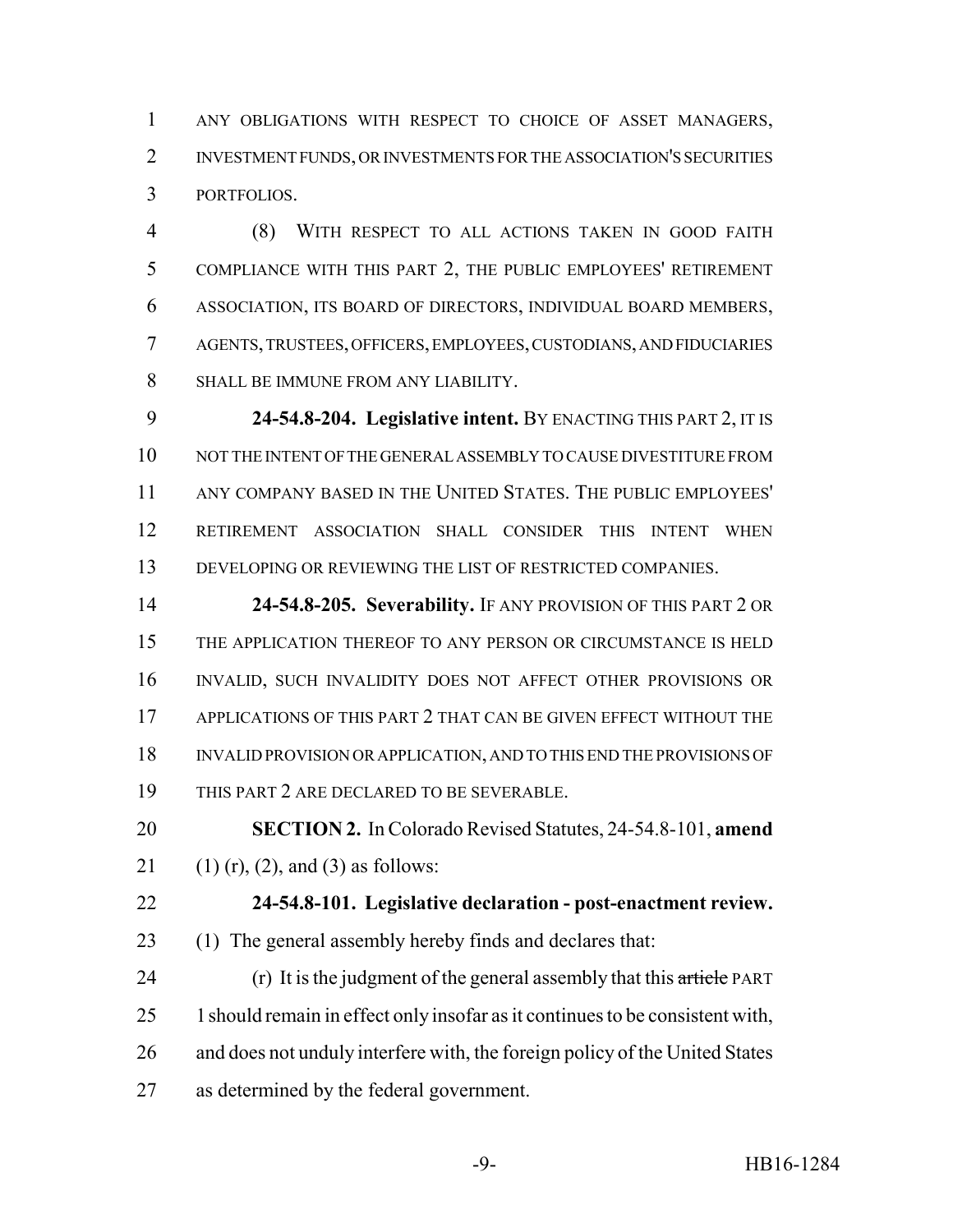(2) The general assembly further finds and declares that state and 2 local entities that are not subject to the requirements of this article PART 1 are encouraged to take voluntary action to divest from the companies 4 specified in this article PART 1.

 (3) The general assembly further finds and declares that the desired result of this article PART 1 for the purpose of post-enactment review is that all public funds sell, redeem, divest, or withdraw investments in scrutinized companies with active business operations in Sudan and maintain communication with scrutinized companies with inactive business operations in Sudan, in accordance with the provisions 11 of this article PART 1.

 **SECTION 3.** In Colorado Revised Statutes, 24-54.8-102, **amend** introductory portion and (16) (c) as follows:

 **24-54.8-102. Definitions.** As used in this article PART 1, unless the context otherwise requires:

 (16) "Scrutinized company" means a company that meets any of the following criteria:

 (c) The company supplies military equipment within Sudan, unless it clearly shows that the military equipment cannot be used to facilitate offensive military actions in Sudan or the company implements rigorous and verifiable safeguards to prevent use of that equipment by forces actively participating in armed conflict, such as through post-sale tracking of such equipment by the company, certification from a reputable and objective third party that such equipment is not being used by a party participating in armed conflict in Sudan, or sale of such equipment solely to the regional government of southern Sudan or any internationally recognized peacekeeping force or humanitarian organization.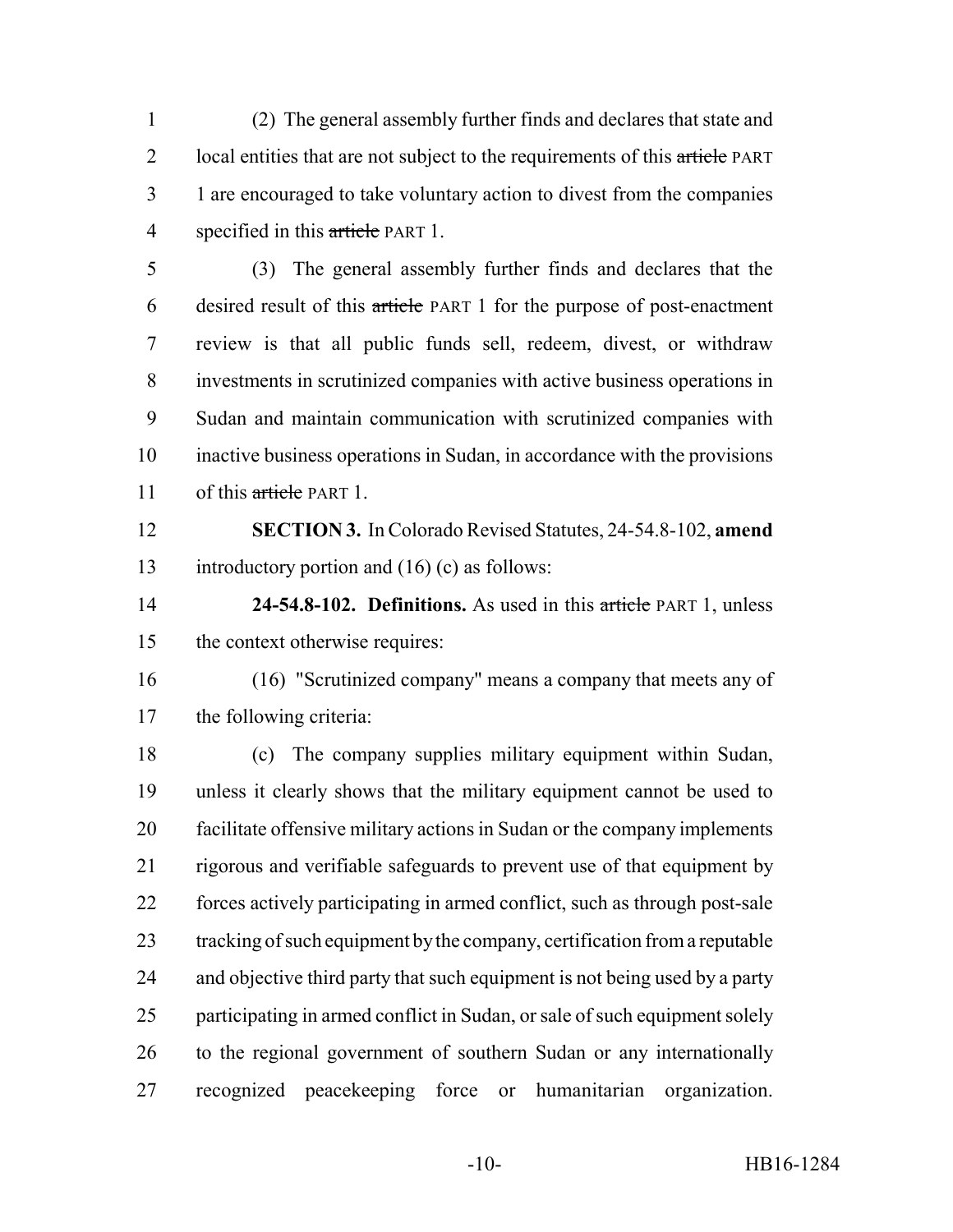1 Notwithstanding any provision of this article PART 1 to the contrary, a 2 social development company that is not complicit in the Darfur genocide shall not be considered a scrutinized company.

 **SECTION 4.** In Colorado Revised Statutes, 24-54.8-104, **amend** 5 (1) (b), (5), and (6) as follows:

 **24-54.8-104. Required actions.** (1) **Engagement.** A public fund shall adhere to the following procedures for companies on the scrutinized companies list:

 (b) For each company identified pursuant to paragraph (a) of this subsection (1) with only inactive business operations, the public fund 11 shall send a written notice informing the company of this article PART 1 and encouraging it to continue to refrain from initiating active business operations in Sudan until it is able to avoid scrutinized business operations. The public fund shall continue such correspondence on a semi-annual basis.

 (5) **Excluded securities.** Notwithstanding any other provision of 17 this article PART 1, subsections (2) and (3) of this section do not apply to indirect holdings in actively managed investment funds. A public fund shall, however, submit letters to the managers of such investment funds containing companies with scrutinized active business operations requesting that they consider removing such companies from the fund or create a similar actively managed fund with indirect holdings devoid of such companies. If the manager creates a similar fund and if the public fund determines investment in the similar fund is consistent with prudent investment standards, the public fund shall replace all applicable investments with investments in the similar fund in an expedited time. In 27 addition, notwithstanding any other provision of this article PART 1, for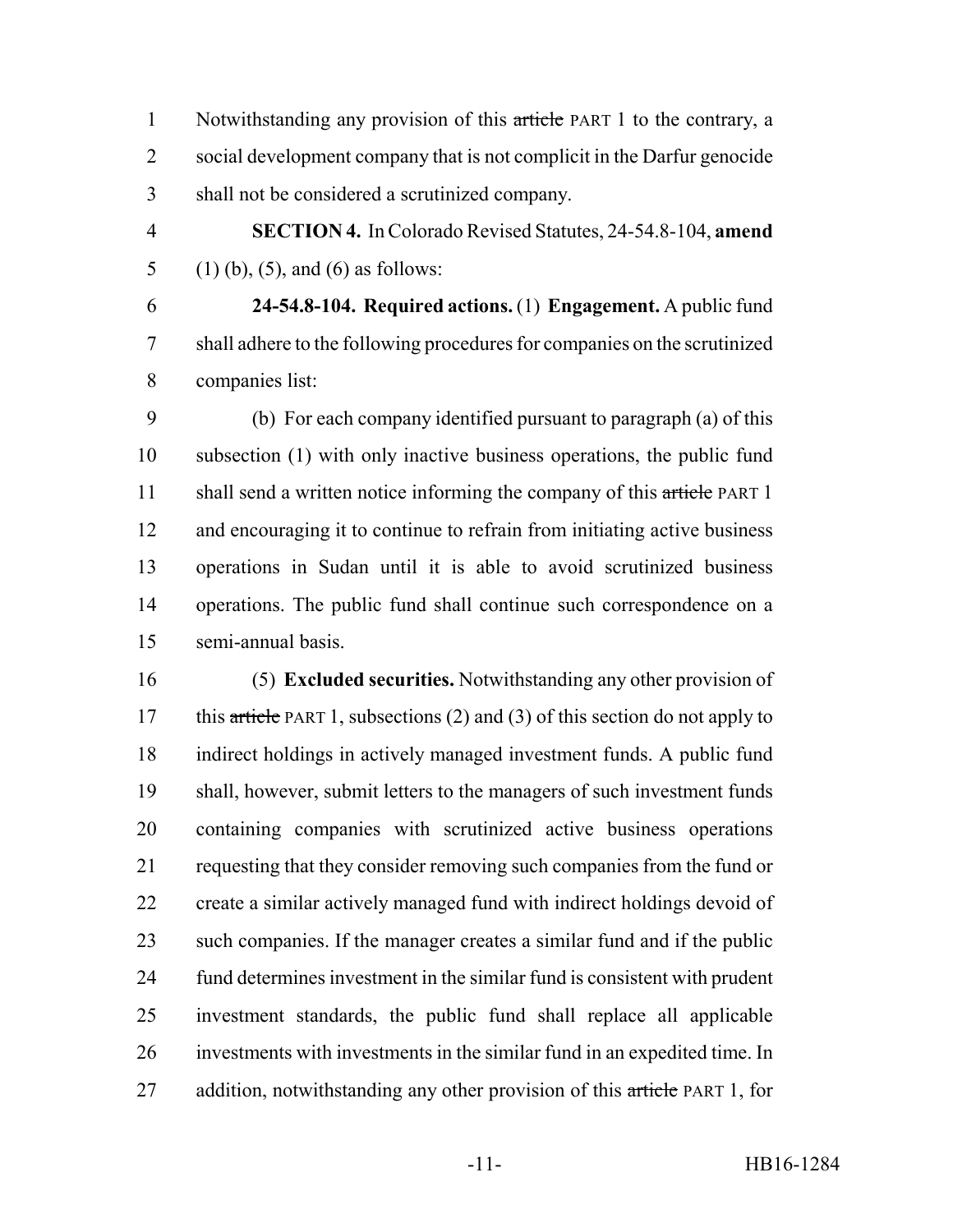passively managed indirect holdings, if the manager does not remove such companies or create a similar fund consistent with prudent investment standards by October 1, 2008, or nine months after the date the public fund first requests the manager to act, whichever is later, then the scrutinized companies with active business operations shall be removed from the indirect passively managed assets of the public fund.

 (6) **Defined contribution plans.** Notwithstanding any other provision of this article PART 1, public funds, when discharging their responsibility for operation of a defined contribution plan, shall engage the manager of the investment offerings in such plans requesting that they consider removing scrutinized companies from the investment offerings or create an alternative investment offering devoid of scrutinized companies. If the manager creates an alternative investment offering and 14 the offering is deemed consistent with prudent investor standards by the public fund, the public fund shall consider including such investment offering in the plan.

 **SECTION 5.** In Colorado Revised Statutes, 24-54.8-106, **amend** (1) introductory portion and (1) (c) as follows:

 **24-54.8-106. Provisions for repeal.** (1) This article PART 1 is repealed upon the occurrence of any one of the following:

 (c) The congress or president of the United States, through legislation or executive order, declares that mandatory divestment of the 23 type provided for in this article PART 1 interferes with the conduct of United States foreign policy.

 **SECTION 6. Act subject to petition - effective date.** This act takes effect at 12:01 a.m. on the day following the expiration of the ninety-day period after final adjournment of the general assembly (August